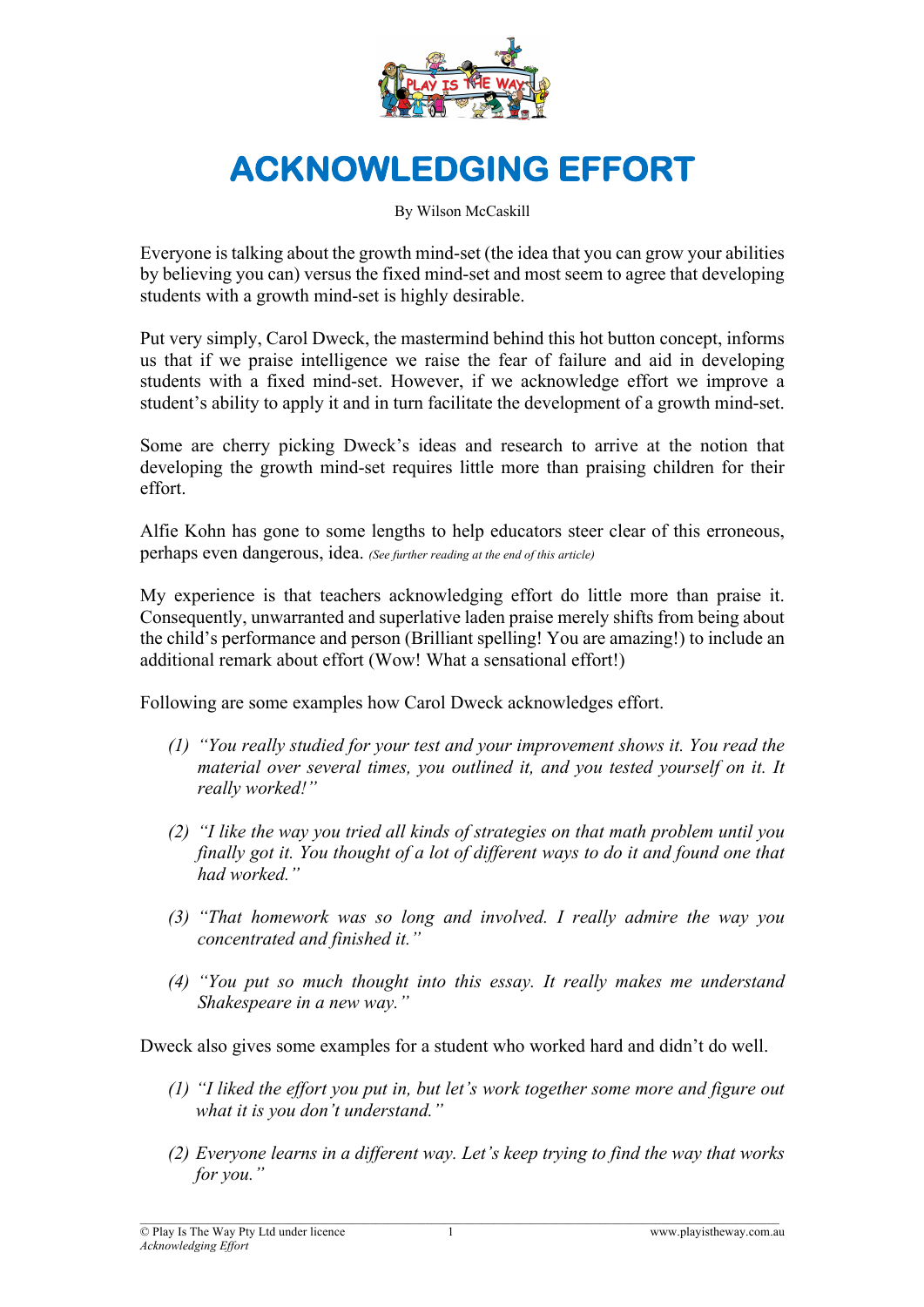

I imagine that this way of acknowledging effort would soon get as repetitive, empty and predictable as the non-specific, insincere and uninformative praise that has flooded teacher/student interactions for decades and invariably masks a hidden agenda on the part of the teacher. Not to mention that some of her acknowledgements exert positional authority and finish with an exclamation mark, suggesting uplifting approval (praise) via the use of tone and inflection.

**"Moreover, praise communicates that our acceptance of a child comes with strings attached; our approval is conditional on the child's continuing to impress us or do what we say."**

Alfie Kohn

## **POSITIONAL AUTHORITY**

Teachers who operate from positional authority assess the ideas, actions and strategies of their students from the point-of-view of their personal approval. Their sentences invariably begin with "I" followed by a value judgment based on the degree of pleasure the idea, action or strategy gives them.

These personalised value judgments all carry weight because of the teacher's implied position as the boss of the classroom. Think of the number of times a person in authority has said something like this to you, "Well, of all the ideas, I really like that one" which is politely using their authority to end the discussion and means, "Decision made, would you please go ahead and get it done." The further implication of this remark is that if you do go ahead and get it done, the teacher will think more highly of you and you won't get into trouble.

Positional authority remarks are disempowering and train children to do things merely to please teachers or to avoid disappointing teachers or getting teachers upset or angry. This invariably backfires by dividing classrooms into those who are always trying to please teachers to get their approval and those for whom the teachers' anger or disappointment is less important than maintaining their own sense of power, dignity and status with peers. There is a third group and those are the students that spend much of their time bouncing between pleasing and upsetting teachers and basing that decision on whichever gives then them the greatest personal profit.

The yellow Life Raft poster asks children to, "do the right thing because it's the best thing to do." Employing positional authority to manage children soon has them abandoning this morally sound and empowering principle to adopt the *authority dependent* motivation of doing things to avoid punishment or to be liked or rewarded. The use of positional authority does not assist students to become self-motivated, selfmanaging, independent learners.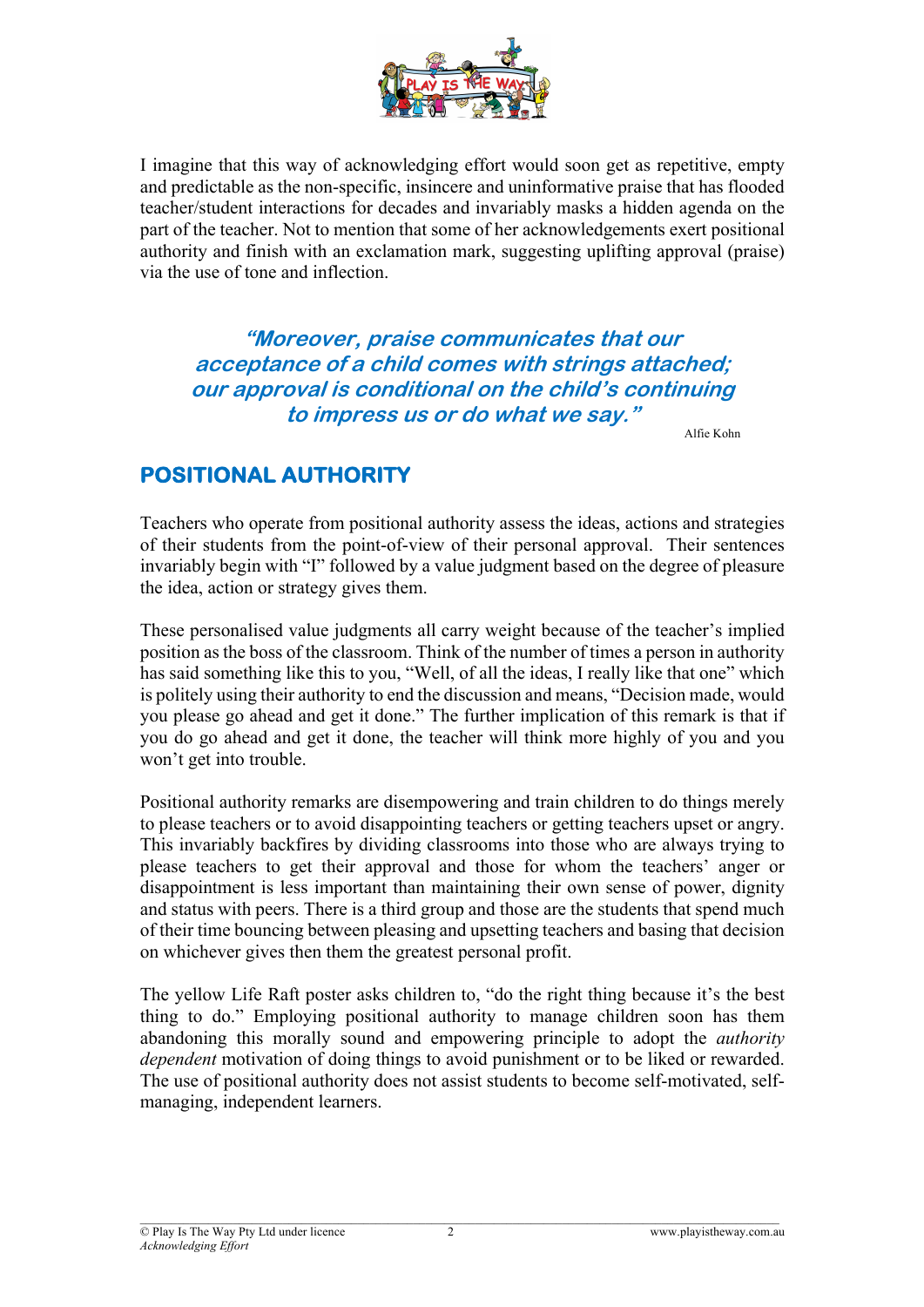

## **EXAMPLES OF POSITIONAL AUTHORITY REMARKS:**

- You are all working so hard and that makes me very happy.
- What a terrific suggestion. You have made my day.
- I think that is a brilliant idea.
- You have put a smile on my face.
- Your behaviour really upsets me.
- Can you see how disappointed I am in you?
- That has got me in bad mood.
- I expect you to behave in a way that makes me happy.
- No, you can't.  $\underline{\text{I'm}}$  too upset with you.
- Stay away from me. This class has made me angry.
- How dare you speak to me like that.
- I am your teacher. You will do as you are told.
- I am older and smarter than you. That's why you can't do that.
- I love having you in this class.
- Can you see how much you have disappointed me?
- You are sitting so beautifully, Mary. (Implying that you are so pleased she is.)
- Look how beautifully Mary is sitting everyone. (Implying that Mary really pleases you and if others copy Mary they will please you just as much.)
- Do you really think I'm going to be impressed with that type of behaviour?
- I don't care what you think.
- No. Go away.  $\underline{\Gamma m}$  not interested in your excuse.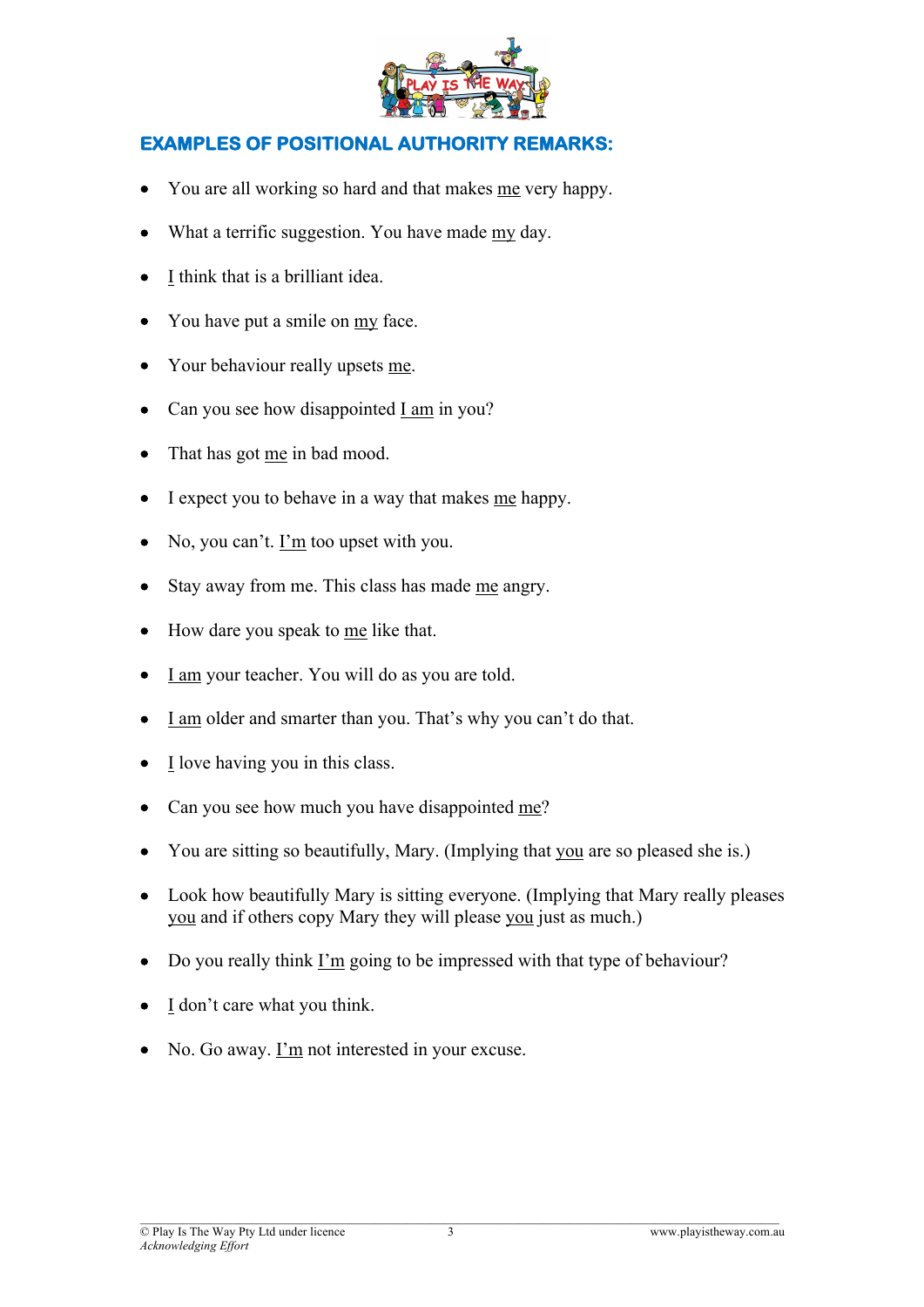

## **ACKNOWLEDGEMENTS**

The skill of making acknowledgements lies in avoiding statements and instead, using questions to build an informative conversation that helps the child to self-evaluate and enhances self-motivation. Acknowledgements are a respectful and meaningful exchange of awareness, knowledge and responses between two or more parties. As such, they take time, attention to detail and sincerity.

So true is this, that in my opinion if you lack the time, then avoid making an acknowledgement until you have the time, and can freely and sincerely engage with the student. Above all, don't use praise as a substitute for a meaningful acknowledgement just because you feel you have to say something.

Let me share a simple way to construct a conversation that acknowledges effort. It helps to see *effort* in a broader way than the usual dictionary definition of *exertion, determined attempt of force exerted*. Rather, see it as a composite of different ingredients in which each ingredient requires mental, physical or emotional effort.

We want children to have *power* over their lives and learning. We want them to be independent, self-motivated and self-managing. After all, education won't do much good for those who aren't self-motivated and self-managing enough to acquire it.

The word POWER serves as a productive acronym to trigger and guide a meaningful acknowledgement of effort.

Whether you use one, some or all of the triggers will depend on whatever the student has done. There is no set number of triggers you should use, nor is one more important than the other. The acronym simply serves to guide your conversation. Varying the number and order of the triggers will maintain variety in your interactions with students, thereby improving your connection with them while assisting to improve their selfawareness.

# **P O W E R**

- **Preparation**
- **Optimism**
- **Will**
- **Extension**
- **Resilience**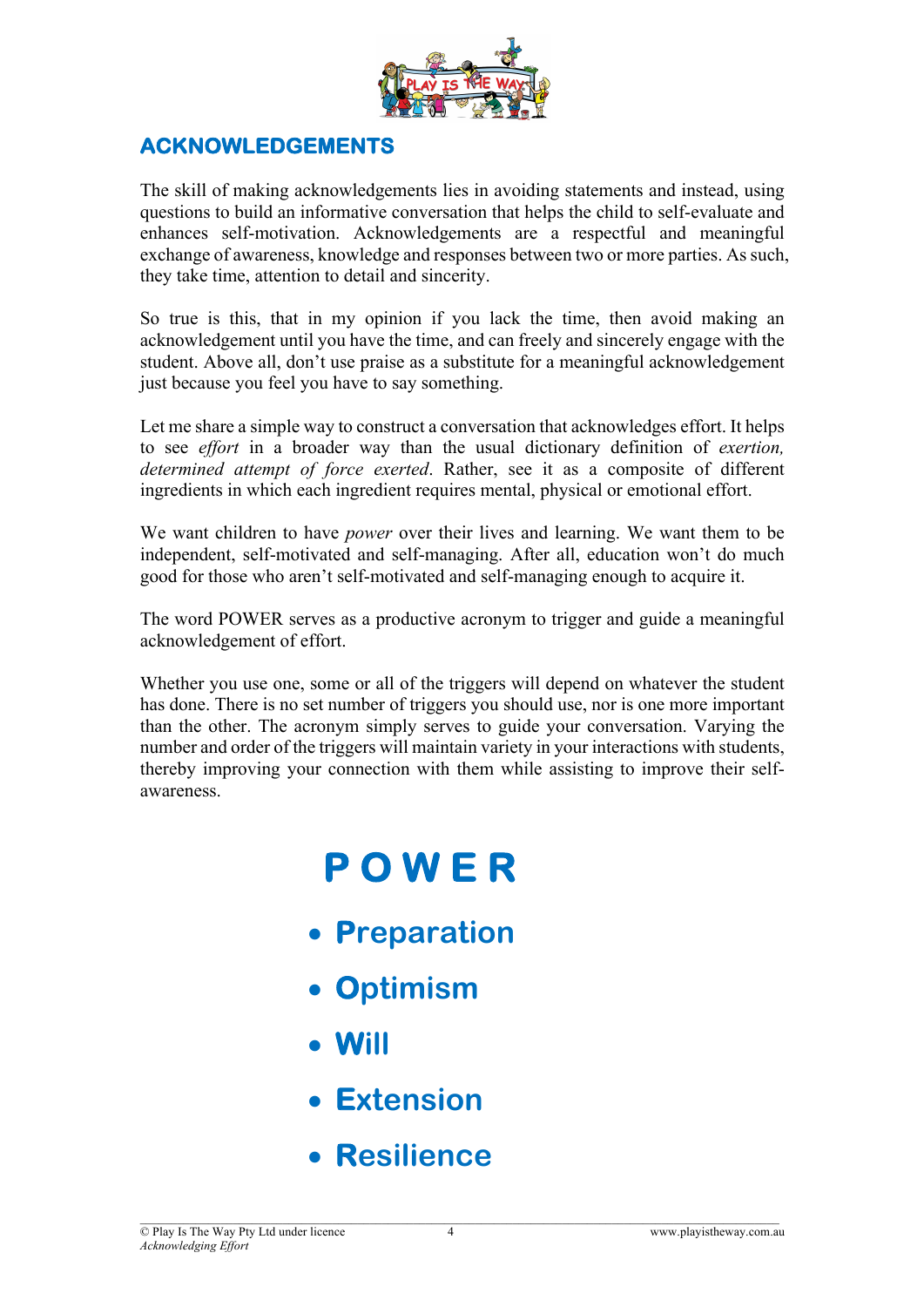

## **PREPARATION**

#### *"It's not the will to win that matters...everyone has that. It's the will to prepare to win that matters."* (Paul "Bear" Bryant)

#### **Most things don't happen because of who we are but because of what we did or did not do.**

- Tell me about your planning before you started?
- What checks did you put in place to make sure the task was completed on time?
- How did you prepare yourself physically and or emotionally?
- What past mistakes did you avoid this time?
- Are there things you could have organised better?
- How much do you think preparation had to play in how things worked out?
- Is there one thing you would do differently next time?

## **OPTIMISM**

#### *"I haven't failed. I've identified 10,000 ways this doesn't work."* (Thomas Edison)

#### **When feelings rule - pessimism reigns. When thinking rules – optimism is king.**

- Why are you so surprised by the result?
- What did you think would happen?
- Was there a moment when you thought things would work out differently?
- What did you say to yourself when things were getting difficult?
- What has happened in the past that has helped you in this moment?
- Was there a moment when you doubted yourself?
- What can you take from this experience and use in other situations?
- How hard was it to stay positive?
- Were your expectations realistic?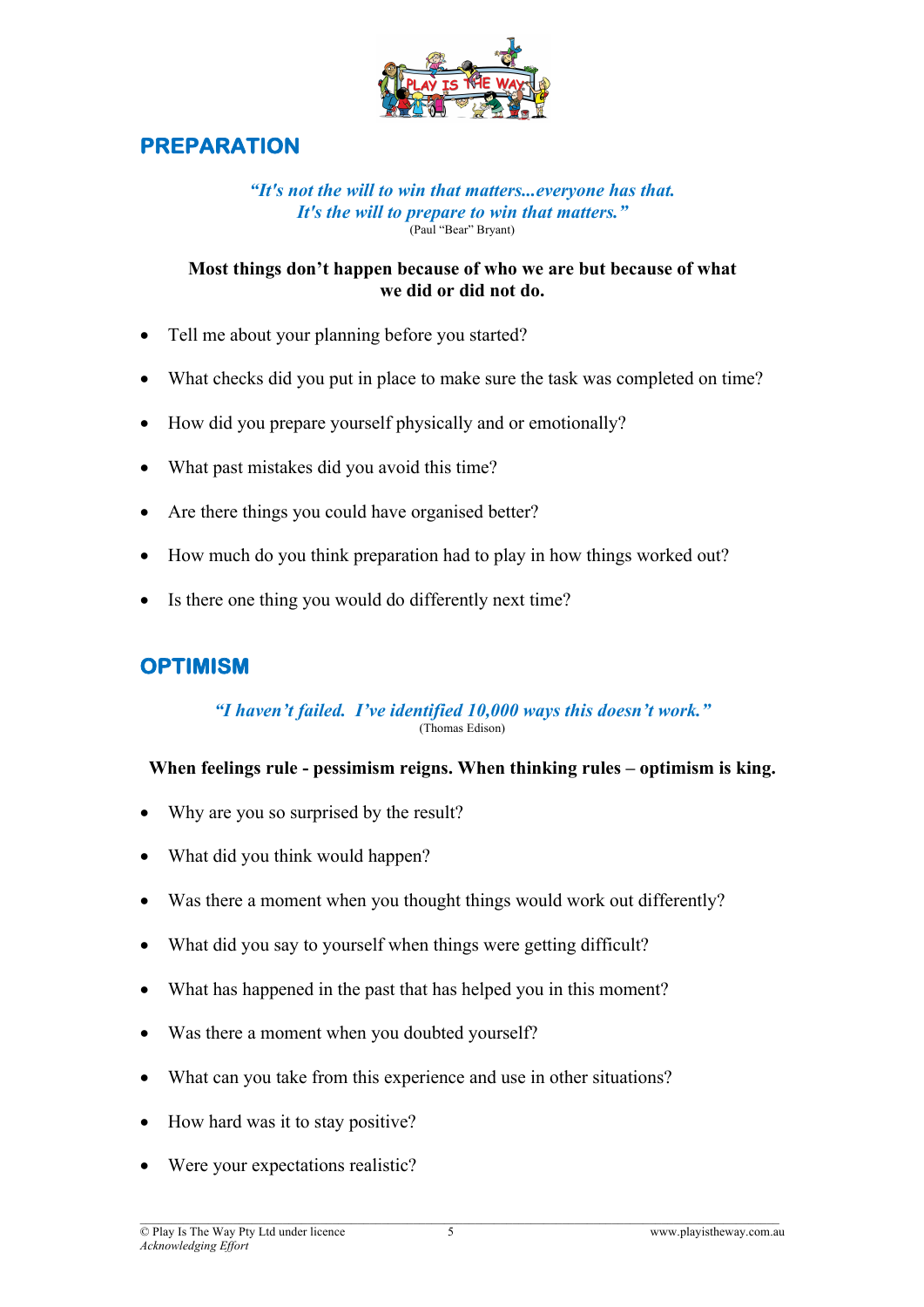

## **WILL (power)**

#### **The ability to deny immediate gratification and control and channel the urge to act. It takes will to keep emotions under the control of reason.**

- What temptations did you have to put aside to get the job done?
- What were your feelings urging you to do that made sticking to the task difficult?
- What did you say to yourself to stay on task?
- What signs do you have that you are getting better at concentrating and staying focused?
- When doing work like this is there a feeling that keeps coming up and that you have difficulty dealing with?
- Can you think of a soothing thought or something you can do that would help you to calm that particular feeling down?
- How enjoyable or not enjoyable was the task? Has this type of task always been enjoyable/unpleasant?
- Was there a time when you wanted to give up? (If answer is "No.") Is that because you found the task easy? (If answer is "yes.") Why didn't you?
- Now that you have completed the task what have you learnt about yourself?
- In completing the task what are you most surprised (proud, disappointed, worried, annoyed, relieved, etc.) about?

## **EXTENSION**

### **Pushing past prior limitations.**

#### **Know yourself well. Discover your strengths and weaknesses. Be brave, work on both.**

#### **Using your strengths will reward you with success and confidence. Working on your weaknesses will build resilience and perseverance.**

- Have you done your personal best? ("Yes" or "No") How do you know that?
- Were there moments when you felt lost (overwhelmed, very confused, scared, inadequate, vulnerable, despairing, angry, upset)?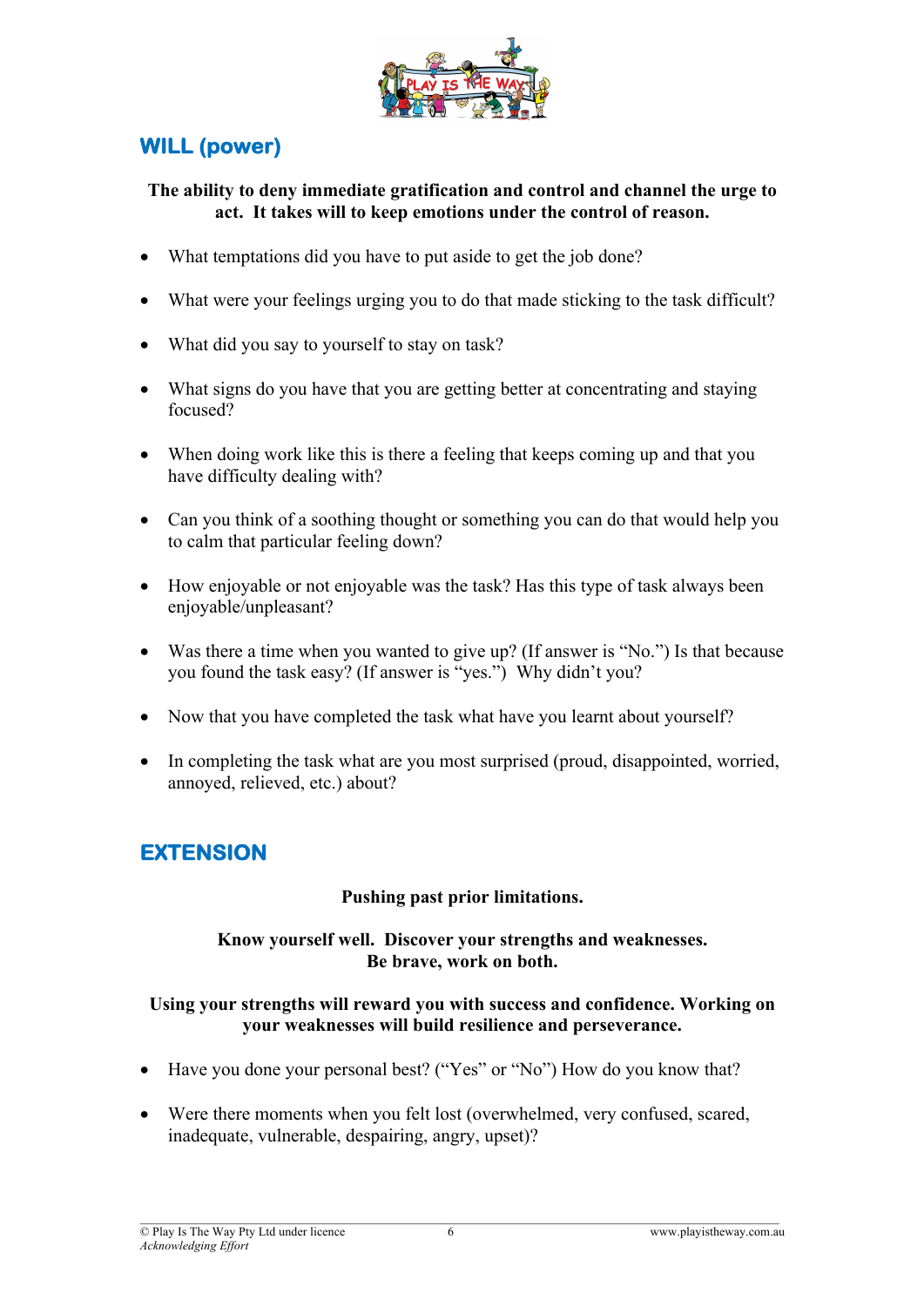

- Do you think you have pushed past your previous level? ("Yes" or "No") What evidence do you have to support that thought?
- What made you go for more than you did previously?
- What has being able to stretch yourself, without being made to or being rewarded for it, told you about yourself? In what way does that knowledge give you confidence?
- Has extending yourself in this task helped you to see other areas in which you need to do the same? Why do you think you have not extended yourself in those areas, yet?
- Tell me some of the virtues you might need to push yourself out of your comfort zone?
- When people struggle to better themselves it often inspires others to do the same. Why do you think that is? Is there someone in this class who has inspired you?

## **RESILIENCE**

#### **Resilient children are able to convince themselves that mistakes and failures in one area are only temporary and do not mean they don't have skills in other areas. They also look for reasons, other than themselves, for why things have gone wrong.**

- Tell me about your best moment in the challenge of this task? How did you use that moment to remain motivated?
- Tell me about your worst moment and the way you were able to stop it defeating you?
- Were you able to draw on other experiences to keep you going?
- Were there some standout reasons why you were able to face the challenge and survive/succeed?
- If there is a message that you would give yourself from this experience what would it be?
- Was this (project, task, test, assignment, etc.) working mainly with your strengths or weaknesses? Both can be frightening. Can you see why?
- Has your success (or failure) in this (project, task, test, assignment, etc.) guaranteed success (or failure) in other things or in this again? What do you need to bring to every endeavour if you want the best possible outcome?